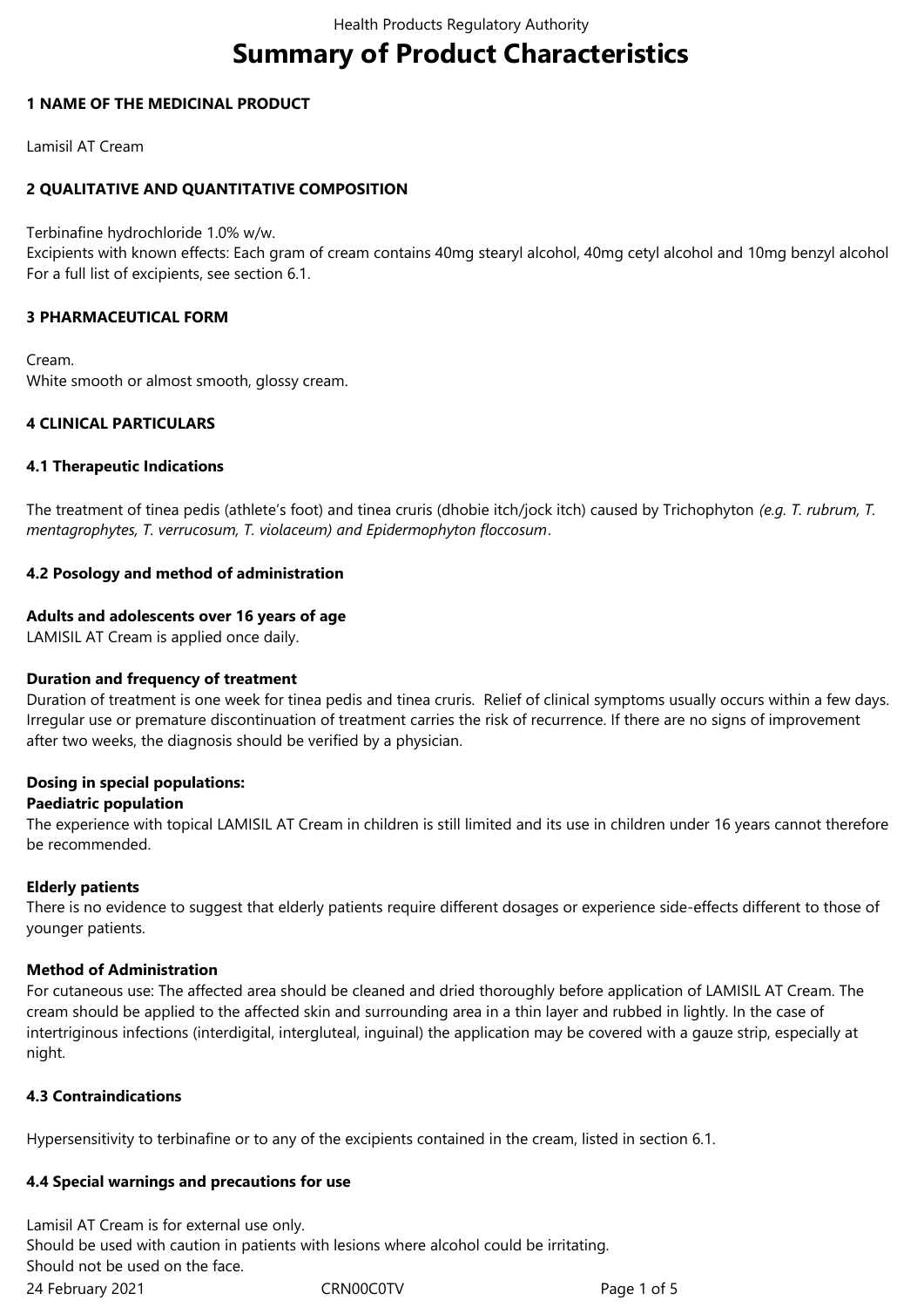#### Health Products Regulatory Authority

Contact with the eyes should be avoided. May be irritating to the eyes. In case of accidental contact with the eyes, rinse the eyes thoroughly with running water.

Lamisil AT Cream contains cetyl alcohol and stearyl alcohol, which may cause local skin reactions (e.g. contact dermatitis). Lamisil AT Cream contains 10 mg/g benzyl alcohol. Benzyl alcohol may cause mild local irritation.

## **4.5 Interaction with other medicinal products and other forms of interactions**

There are no known drug interactions with Lamisil AT Cream.

## **4.6 Fertility, pregnancy and lactation**

## Pregnancy

Foetal toxicity studies in animals suggest no adverse effects (see section 5.3).There is no clinical experience with LAMISIL AT Cream in pregnant women. LAMISIL AT Cream should not be used during pregnancy, unless clearly necessary.

## Breastfeeding

Terbinafine is excreted in breast milk. Therefore mothers should not use LAMISIL AT Cream whilst breast-feeding.

# Fertility

No effects of terbinafine on fertility have been seen in animal studies (see section 5.3)

# **4.7 Effects on ability to drive and use machines**

Lamisil AT Cream has no influence on the ability to drive and use machines.

# **4.8 Undesirable effects**

Local symptoms such as pruritus, skin exfoliation, application site pain, application site irritation, pigmentation disorder, skin burning sensation, erythema and scab may occur at the site of application.

These minor symptoms must be distinguished from hypersensitivity reactions such as widespread pruritus, rash, bullous eruptions and hives, which are reported in sporadic cases, but require discontinuation.

In case of accidental contact with the eyes terbinafine hydrochloride may be irritating to the eyes.

In rare cases the underlying fungal infection may be aggravated.

Adverse reactions are listed below by system organ class and frequency. Frequencies are defined as: *very common* (\_ 1/10); *common* (\_ 1/100 to < 1/10); *uncommon* (\_ 1/1,000 to < 1/100); *rare* (\_ 1/10,000 to < 1/1,000); *very rare* (< 1/10,000), or *not known* (can not to be estimated from available data). Within each frequency grouping, adverse reactions are presented in order of decreasing seriousness.

## **Immune system disorders:**

Not known: Hypersensitivity

## **Eye disorders:**

Rare: Eye irritation **Skin and subcutaneous tissue disorders** Common: Skin exfoliation, pruritus Uncommon: Skin lesion, scab, skin disorder, pigmentation disorder, erythema, skin burning sensation Rare: Dry skin, dermatitis contact, eczema Not known: Rash

# **General disorders and administration site conditions**

Uncommon: Pain, application site pain, application site irritation Rare: Condition aggravated

## **Reporting of suspected adverse reactions**

24 February 2021 CRN00C0TV Page 2 of 5 Reporting suspected adverse reactions after authorisation of the medicinal product is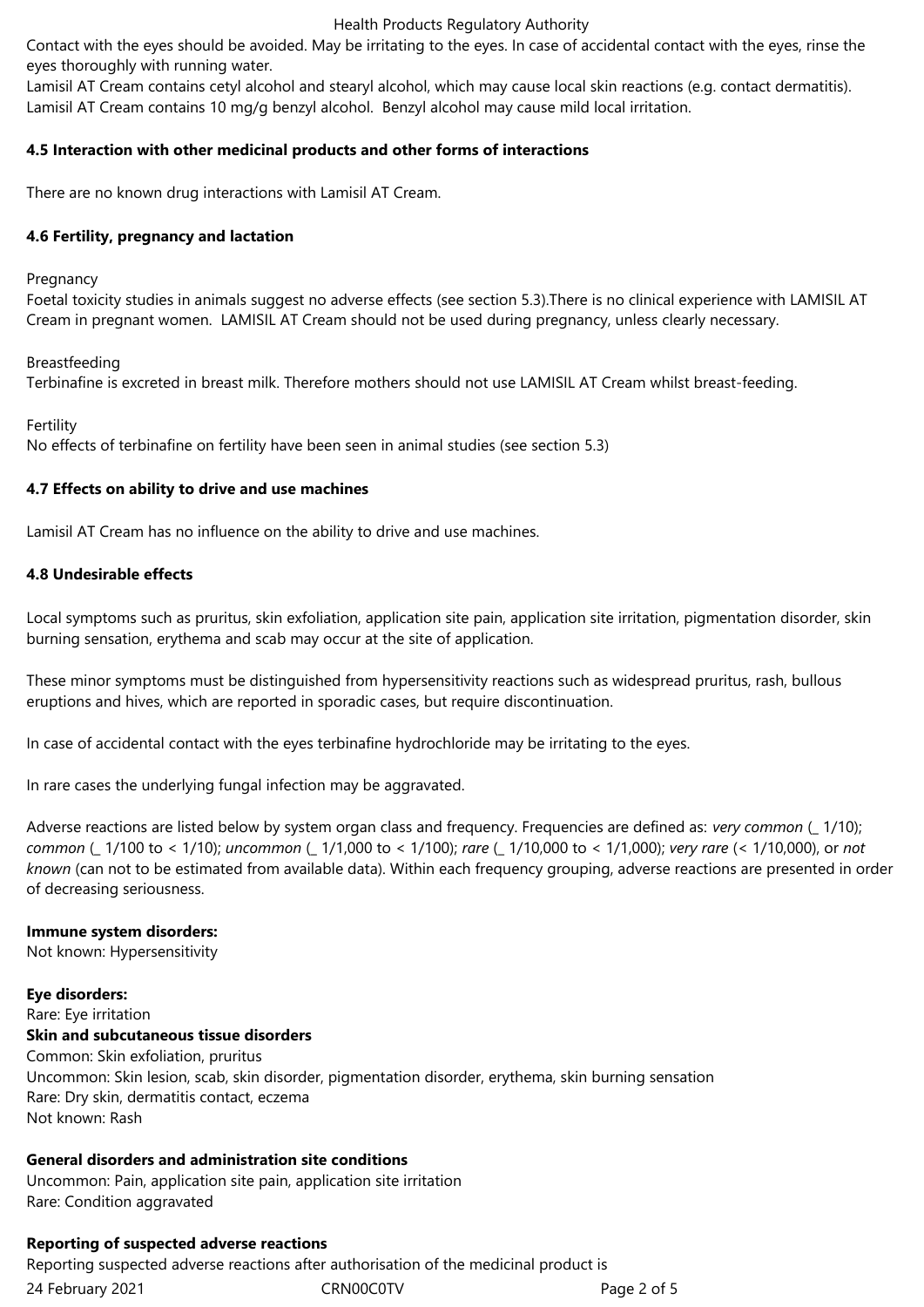## Health Products Regulatory Authority

important. It allows continued monitoring of the benefit/risk balance of the medicinal product. Healthcare professionals are asked to report any suspected adverse reactions via HPRA Pharmacovigilance, website: www.hpra.ie

# **4.9 Overdose**

The low systemic absorption of topical terbinafine renders overdosage extremely unlikely.

Accidental ingestion of one 30 g tube of LAMISIL AT Cream, which contains 300 mg terbinafine hydrochloride, is comparable to ingestion of one Lamisil 250 mg tablet (adult oral unit dose).

Should a larger amount of LAMISIL AT Cream be inadvertently ingested, adverse effects similar to those observed with an overdosage of Lamisil tablets are to be expected. These include headache, nausea, epigastric pain and dizziness.

## **Treatment of Overdose**

If accidentally ingested, the recommended treatment of overdosage consists of eliminating the active substance, primarily by the administration of activated charcoal, and giving symptomatic supportive therapy if needed.

# **5 PHARMACOLOGICAL PROPERTIES**

# **5.1 Pharmacodynamic properties**

**Pharmacotherapeutic group:** Antifungal for topical use, ATC code: D01A E15

Terbinafine is an allylamine which has a broad spectrum of antifungal activity in fungal infections of the skin caused by dermatophytes such as *Trichophyton* (e.g. *T.rubrum, T. mentagrophytes, T. verrucosum, T. violaceum), Microsporumcanis*and *Epidermophytonfloccosum.* At low concentrations terbinafine is fungicidal against dermatophytes, moulds and certain dimorphic fungi. The activity against yeasts is fungicidal (e.g. *Pityrosporumorbiculare*or *Malassezia furfur)* or fungistatic, depending on the species.

Terbinafine interferes specifically with fungal sterol biosynthesis at an early step. This leads to a deficiency in ergosterol and to an intracellular accumulation of squalene, resulting in fungal cell death. Terbinafine acts by inhibition of squaleneepoxidase in the fungal cell membrane.

The enzyme squaleneepoxidase is not linked to the cytochrome P-450 system. Terbinafine does not influence the metabolism of hormones or other drugs.

Terbinafine affords a rapid onset of fungicidal action and long lasting protection. In clinical evaluations most athlete's foot patients given a 1 week course of 1% terbinafine cream obtained both symptomatic relief and negative mycological status; with a low incidence of mycological evidence of relapse or re-infection by three months after start of treatment.

## **5.2 Pharmacokinetic properties**

Less than 5% of the dose is absorbed after topical application to humans; systemic exposure is therefore very slight.

Following 7 days usage of LAMISIL AT Cream, concentrations of terbinafine in excess of those required for fungicidal activity are available in the affected stratum corneum for at least 7 days after treatment cessation.

## **5.3 Preclinical safety data**

In long-term studies (up to 1 year) in rats and dogs no marked toxic effects were seen in either species up to oral doses of about 100 mg/kg a day. At high oral doses, the liver and possibly also the kidneys were identified as potential target organs.

In a two-year oral carcinogenicity study in mice, no neoplastic or other abnormal findings attributable to treatment were made up to doses of 130 (males) and 156 (females) mg/kg a day. In a two-year oral carcinogenicity study in rats at the highest dose level, 69 mg/kg a day, an increased incidence of liver tumors was observed in males. The changes, which may be associated with peroxisome proliferation, have been shown to be species-specific since they were not seen in the carcinogenicity study in mice or in other studies in mice, dogs or monkeys.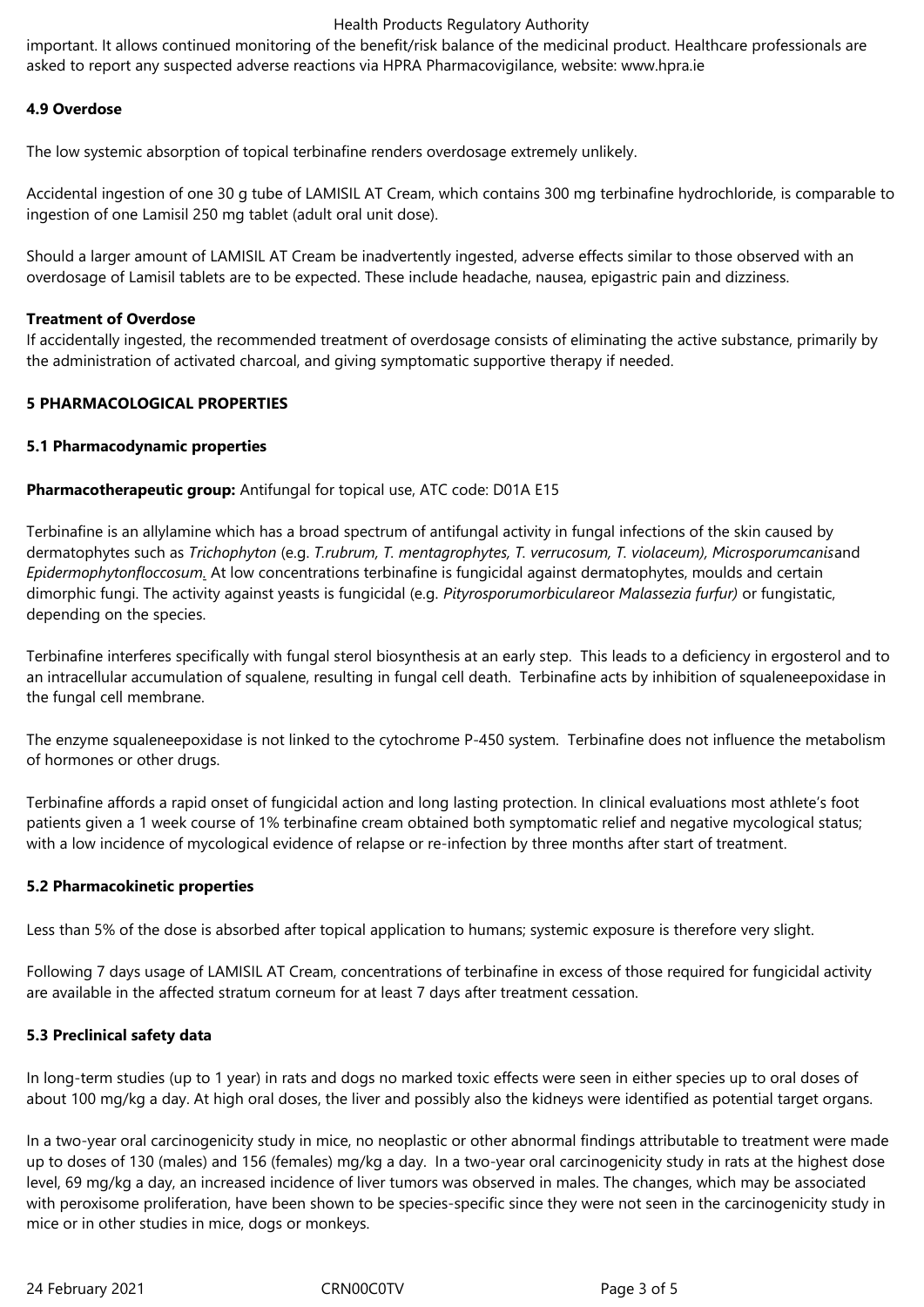#### Health Products Regulatory Authority

During the studies of high dose oral terbinafine in monkeys, refractile irregularities were observed in the retina at the higher doses (non-toxic effect level was 50 mg/kg). These irregularities were associated with the presence of a terbinafine metabolite in ocular tissue and disappeared after drug discontinuation. They were not associated with histological changes.

A standard battery of in vitro and in vivo genotoxicity tests revealed no evidence of a mutagenic or clastogenic potential for the drug.

No adverse effects on fertility or other reproduction parameters were observed in studies in rats or rabbits.

# **6 PHARMACEUTICAL PARTICULARS**

# **6.1 List of excipients**

Sodium hydroxide Benzyl alcohol Sorbitan stearate Cetyl palmitate Cetyl alcohol Stearyl alcohol Polysorbate 60 Isopropyl myristate Purified water

# **6.2 Incompatibilities**

Not applicable.

# **6.3 Shelf life**

Aluminium tube and laminated tube: 3 years. Polypropylene dispenser: 3 years.

## **6.4 Special precautions for storage**

Do not store above 30°C.

# **6.5 Nature and contents of container**

Aluminium tube with membrane, with an interior coating of phenol-epoxy based lacquer, closed with a polypropylene cap, or laminated tube (low density polyethylene, aluminium, low density polyethylene) with a high density polyethylene shoulder, sealed with an aluminium/ethylene multilayer copolymer peel-off and closed with a polypropylene cap with built-in point to pierce the peel off containing 7 g, 7.5 g, 10 g or 15 g LAMISIL AT.

Not all pack sizes may be marketed.

# **6.6 Special precautions for disposal of a used medicinal product or waste materials derived from such medicinal product and other handling of the product**

Not applicable.

# **7 MARKETING AUTHORISATION HOLDER**

GlaxoSmithKline Consumer Healthcare (Ireland) Limited 12 Riverwalk Citywest Business Campus Dublin 24 Ireland